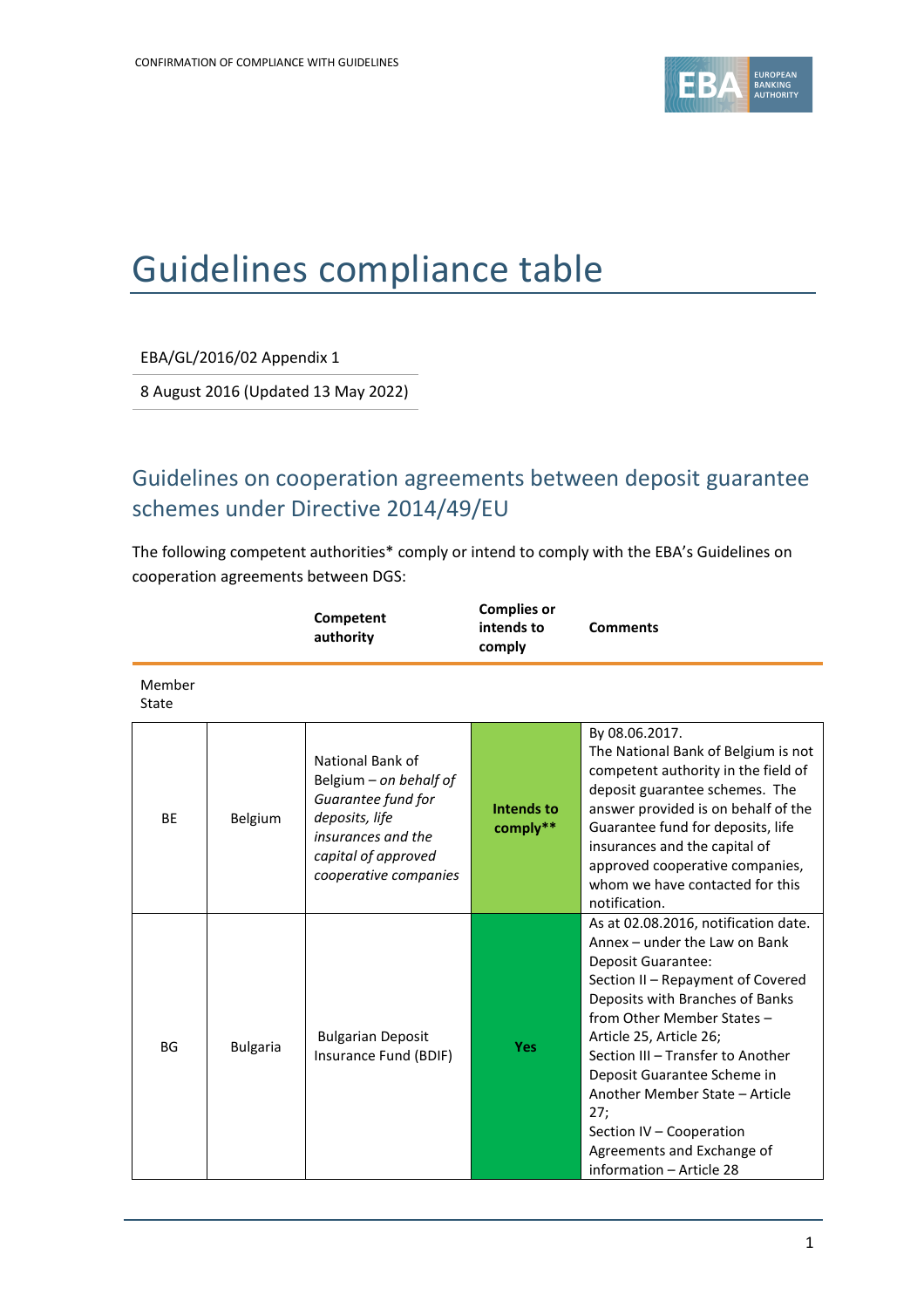

|           |                   | Competent<br>authority                                                                                                       | <b>Complies or</b><br>intends to<br>comply | <b>Comments</b>                                                                                                                                                                                                                                                                                                                                                                                                                                                                                                                                          |
|-----------|-------------------|------------------------------------------------------------------------------------------------------------------------------|--------------------------------------------|----------------------------------------------------------------------------------------------------------------------------------------------------------------------------------------------------------------------------------------------------------------------------------------------------------------------------------------------------------------------------------------------------------------------------------------------------------------------------------------------------------------------------------------------------------|
|           |                   |                                                                                                                              |                                            | (Please cross-refer to compliance<br>notification form, for full details on<br>Articles herein referred).                                                                                                                                                                                                                                                                                                                                                                                                                                                |
| CZ        | Czech<br>Republic | Garancni system<br>financniho trhu                                                                                           | <b>Intends to</b><br>comply**              | By 08.12.2016                                                                                                                                                                                                                                                                                                                                                                                                                                                                                                                                            |
| <b>DK</b> | Denmark           | Finanstilsynet (Danish<br><b>Financial Supervisory</b><br>Authority) and the<br>Danish Financial<br><b>Stability Company</b> | <b>Yes</b>                                 | As of the date of notification,<br>12.05.2022. Finansiel Stabilitet is<br>on behalf of the Danish Guarantee<br>Scheme in the process of drafting<br>cooperation agreements with<br>relevant DGSs. Future cooperation<br>agreements will be drafted in<br>accordance with the guidelines.                                                                                                                                                                                                                                                                 |
| DE        | Germany           | Bundesanstalt für<br>Finanzdienstleistungsa<br>ufsicht (BaFin)                                                               | <b>Yes</b>                                 | As at 04.08.2016, notification date.                                                                                                                                                                                                                                                                                                                                                                                                                                                                                                                     |
| <b>EE</b> | Estonia           | Guarantee Fund                                                                                                               | <b>Intends to</b><br>comply**              | By 08.12.2016.                                                                                                                                                                                                                                                                                                                                                                                                                                                                                                                                           |
| IE        | Ireland           | Central Bank of Ireland                                                                                                      | <b>Intends to</b><br>comply**              | By 08.12.2016                                                                                                                                                                                                                                                                                                                                                                                                                                                                                                                                            |
| EL        | Greece            | Hellenic Ministry of<br>Finance                                                                                              | <b>Intends to</b><br>comply**              | By the application of the<br>Guidelines, namely 08.12.2016.<br>My competent authority intends to<br>comply with the Guidelines by the<br>application date of the Guidelines,<br>namely 08.12.2016. More<br>specifically, compliance shall be<br>effected by means of entering into<br>the multilateral cooperation<br>agreement developed by the<br>European Forum of Deposit<br>Insurers (the "EFDI"), which is in<br>line with the provision of the<br>Guidelines. Such compatibility with<br>the Guidelines has already been<br>confirmed by the EBA. |
| ΗR        | Croatia           | State Agency for<br>Deposit Insurance and<br><b>Bank Rehabilitation</b>                                                      | <b>Yes</b>                                 | As at 06.09.2016, notification date.                                                                                                                                                                                                                                                                                                                                                                                                                                                                                                                     |
| ES        | Spain             | Banco de España (Bank<br>of Spain)                                                                                           | <b>No</b><br>response                      | No notification of compliance was<br>received by the EBA within the<br>two-month time limit.                                                                                                                                                                                                                                                                                                                                                                                                                                                             |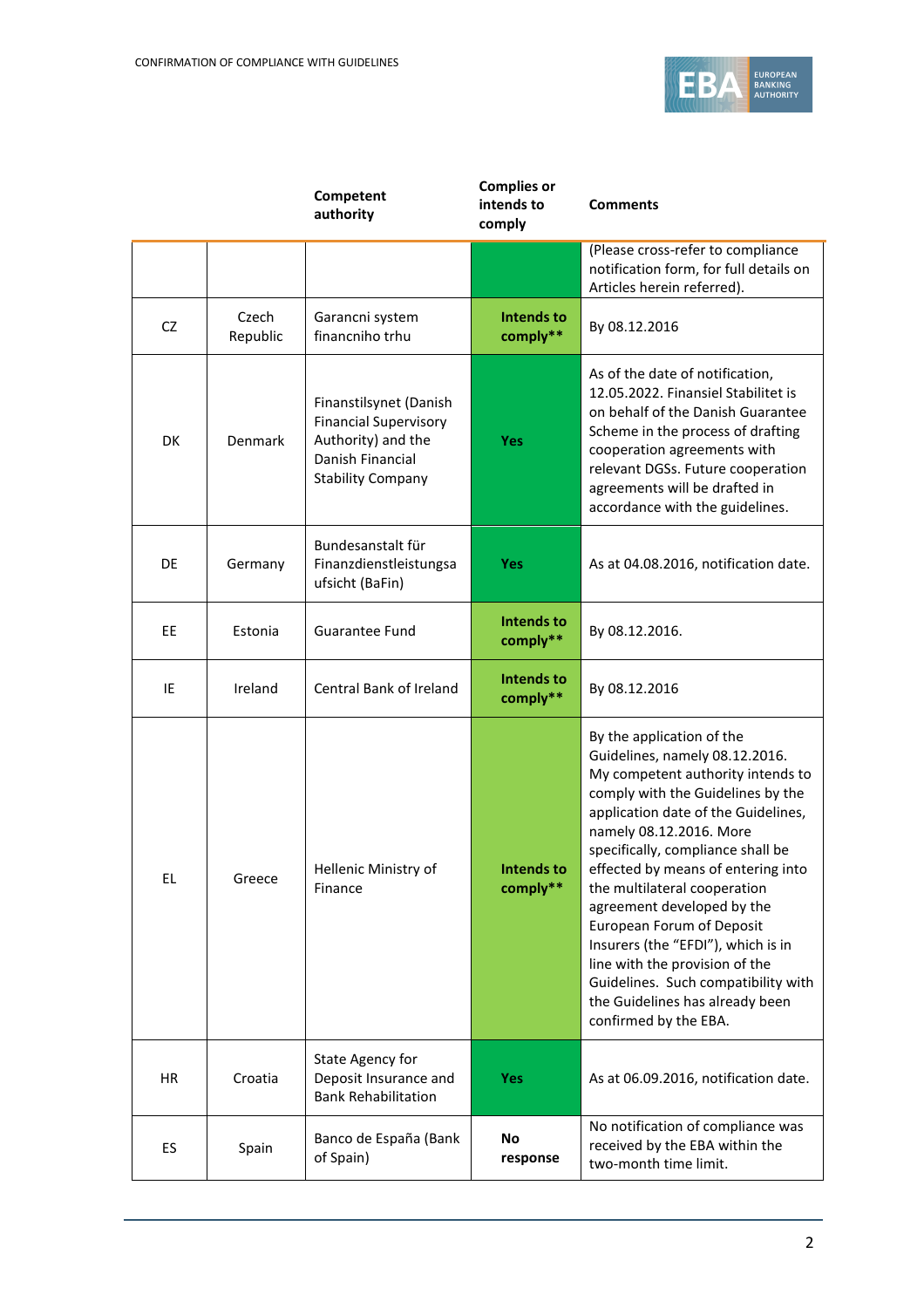

|           |            | Competent<br>authority                                                                                              | <b>Complies or</b><br>intends to<br>comply | <b>Comments</b>                                                                                                                                                                                                                                                                                                                                                                                                                                                                                                                                                                                                                                                                                                                                                                                                                             |
|-----------|------------|---------------------------------------------------------------------------------------------------------------------|--------------------------------------------|---------------------------------------------------------------------------------------------------------------------------------------------------------------------------------------------------------------------------------------------------------------------------------------------------------------------------------------------------------------------------------------------------------------------------------------------------------------------------------------------------------------------------------------------------------------------------------------------------------------------------------------------------------------------------------------------------------------------------------------------------------------------------------------------------------------------------------------------|
|           |            | Spanish Deposit<br>Guarantee Scheme<br>(Fondo de Garantía de<br>Depósitos de Entidades<br>de Crédito)               | <b>Yes</b>                                 | As at 15.07.2016, notification date.<br>We hereby inform you that, in<br>accordance with the Spanish<br>regulations that implements EU<br>Directive 2014/49 of 16 April<br>2014 of deposit guarantee<br>schemes: (i) Law 11/2015, 18 of<br>June and royal Decree 1012/2015,<br>of 6 November, of recovery and<br>resolution of credit institutions and<br>investments firms and (ii) Royal<br>Decree 2606/1996, 20 of<br>December, that develops Law<br>11/2015, of 18 June of recovery<br>and resolution of credit institutions<br>and investment firms and that<br>amends Royal Decree 2606/1996,<br>20 of December, of deposit<br>guarantee funds of credit, the<br>possibility established in article 12<br>of EU Directive 2014/49 (borrowing<br>between DGSs) has not been<br>incorporated in those mentioned<br>Spanish regulations. |
| <b>FR</b> | France     | Autorité de Contrôle<br>Prudentiel et de<br>Résolution (Prudential<br>Supervisory &<br><b>Resolution Authority)</b> | <b>Intends to</b><br>comply**              | By 31.12.2016                                                                                                                                                                                                                                                                                                                                                                                                                                                                                                                                                                                                                                                                                                                                                                                                                               |
| IT        | Italy      | Banca d'Italia (Bank of<br>Italy)                                                                                   | <b>Intends to</b><br>comply**              | By 30.06.2017                                                                                                                                                                                                                                                                                                                                                                                                                                                                                                                                                                                                                                                                                                                                                                                                                               |
| <b>CY</b> | Cyprus     | Deposit Guarantee and<br><b>Resolution of Credit</b><br>and Other Institutions<br>Scheme ("DGS")                    | <b>Intends to</b><br>comply**              | By 30.06.2017.                                                                                                                                                                                                                                                                                                                                                                                                                                                                                                                                                                                                                                                                                                                                                                                                                              |
| LV        | Latvia     | Finanšu un Kapitāla<br>tirgus Komisija<br>(Financial and Capital<br>Markets Commission)                             | <b>Intends to</b><br>comply**              | By 31.12.2016.                                                                                                                                                                                                                                                                                                                                                                                                                                                                                                                                                                                                                                                                                                                                                                                                                              |
| LT        | Lithuania  | Lietuvos Bankas (Bank<br>of Lithuania)                                                                              | <b>Intends to</b><br>comply**              | By 08.12.2016                                                                                                                                                                                                                                                                                                                                                                                                                                                                                                                                                                                                                                                                                                                                                                                                                               |
| LU        | Luxembourg | Commission de<br>Surveillance du Secteur<br>Financier (Commission                                                   | <b>Intends to</b><br>comply**              | By 08.12.2016.                                                                                                                                                                                                                                                                                                                                                                                                                                                                                                                                                                                                                                                                                                                                                                                                                              |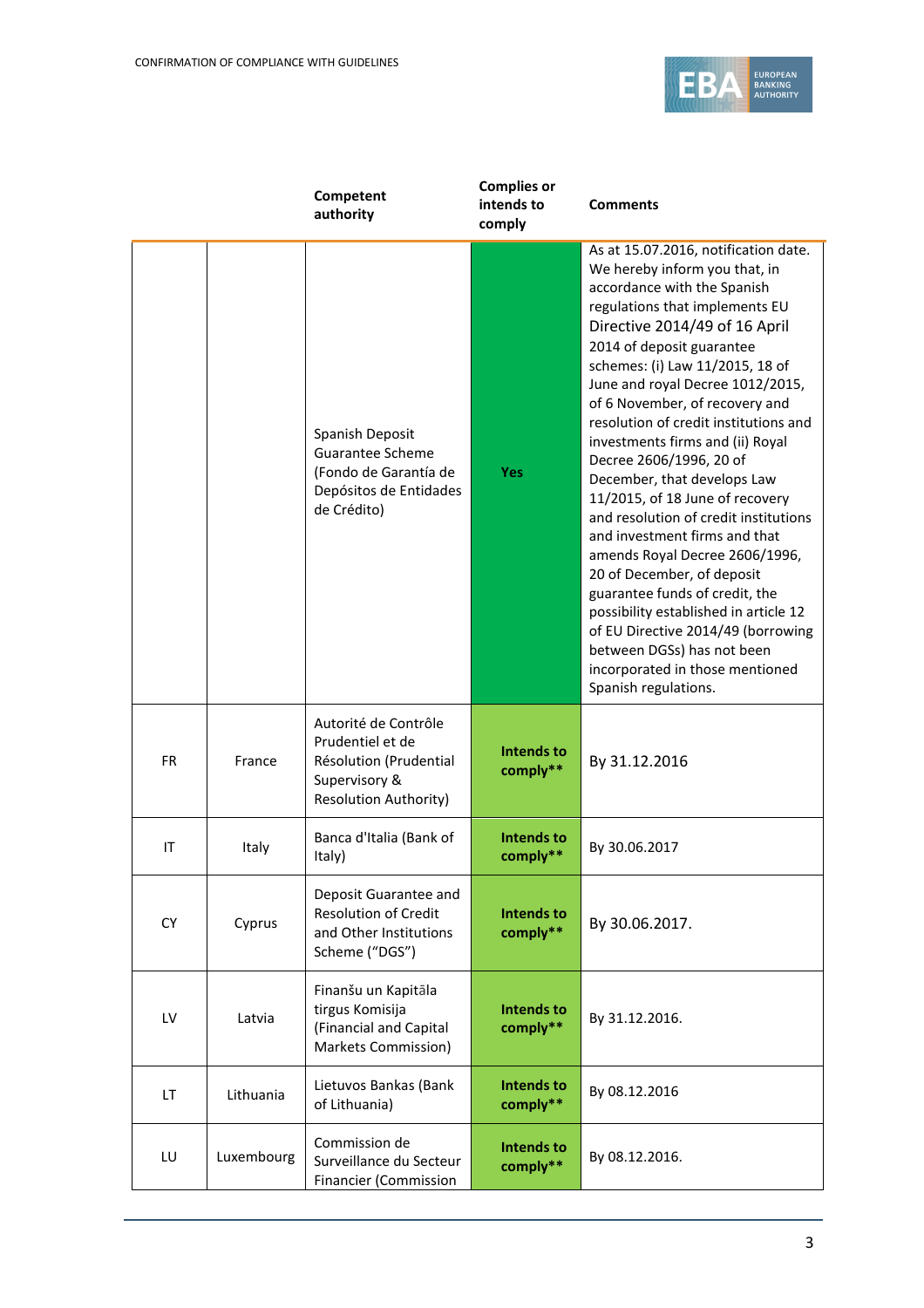

|           |                    | Competent<br>authority                                                               | <b>Complies or</b><br>intends to<br>comply | <b>Comments</b>                                                                                                                                                                                                                                                                                                                                                                                                                                                                                                                                                                                                                                                                                                                                                                                                                                                                                                               |
|-----------|--------------------|--------------------------------------------------------------------------------------|--------------------------------------------|-------------------------------------------------------------------------------------------------------------------------------------------------------------------------------------------------------------------------------------------------------------------------------------------------------------------------------------------------------------------------------------------------------------------------------------------------------------------------------------------------------------------------------------------------------------------------------------------------------------------------------------------------------------------------------------------------------------------------------------------------------------------------------------------------------------------------------------------------------------------------------------------------------------------------------|
|           |                    | for the Supervision of<br><b>Financial Sector)</b>                                   |                                            |                                                                                                                                                                                                                                                                                                                                                                                                                                                                                                                                                                                                                                                                                                                                                                                                                                                                                                                               |
| HU        | Hungary            | Magyar Nemzeti Bank<br>(Central Bank of<br>Hungary)                                  | <b>Intends to</b><br>comply**              | By 08.12.2016                                                                                                                                                                                                                                                                                                                                                                                                                                                                                                                                                                                                                                                                                                                                                                                                                                                                                                                 |
| MT        | Malta              | Depositor<br><b>Compensation Scheme</b>                                              | Yes                                        | As at 27.07.2016, notification date.                                                                                                                                                                                                                                                                                                                                                                                                                                                                                                                                                                                                                                                                                                                                                                                                                                                                                          |
| <b>NL</b> | <b>Netherlands</b> | De Nederlandsche<br>Bank (National Bank of<br>Netherlands)                           | <b>Intends to</b><br>comply**              | By 08.12.2016                                                                                                                                                                                                                                                                                                                                                                                                                                                                                                                                                                                                                                                                                                                                                                                                                                                                                                                 |
| AT        | Austria            | Finanzmarktaufsicht<br>(Financial Market<br>Authority)                               | <b>Yes</b>                                 | As at 26.07.2016, notification date.                                                                                                                                                                                                                                                                                                                                                                                                                                                                                                                                                                                                                                                                                                                                                                                                                                                                                          |
|           |                    | Komisja Nadzoru<br>Finansowego (Polish<br><b>Financial Supervision</b><br>Authority) | <b>No</b><br>response                      | No notification of compliance was<br>received by the EBA within the<br>two-month time limit.                                                                                                                                                                                                                                                                                                                                                                                                                                                                                                                                                                                                                                                                                                                                                                                                                                  |
| PL        | Poland             | <b>Bankowy Fundusz</b><br>Gwarancynjy (Bank<br>Guarantee Fund)                       | Intends to<br>comply**                     | Within such time which is<br>necessary for the relevant<br>legislation to enter into force and<br>for other EU DGSs and designated<br>authorities to decide to sign<br>multilateral agreement (see annex)<br>Annex: The Directive 2014/49/EU<br>has been implemented in Poland<br>with Ustawa o Bankowyn Funduszu<br>Gwarancyjnym, systemie<br>gwarantowania depozytów oraz<br>przymusowej restrukturyzacji<br>(working title: the Act on the Bank<br>Guarantee Fund, deposit guarantee<br>scheme and resolution) of 10 June<br>2016. This Act enters into force on<br>9 October 2016. In the Bank<br>Guarantee Fund's opinion the most<br>effective way to comply with the<br>EBA Guidelines is signing the<br>multilateral agreement in line with<br>the annex 1 of the Guidelines.<br>Using the template prepared by<br>EFDI is an alternative. From the<br>operational point of view, we<br>should avoid the situation of |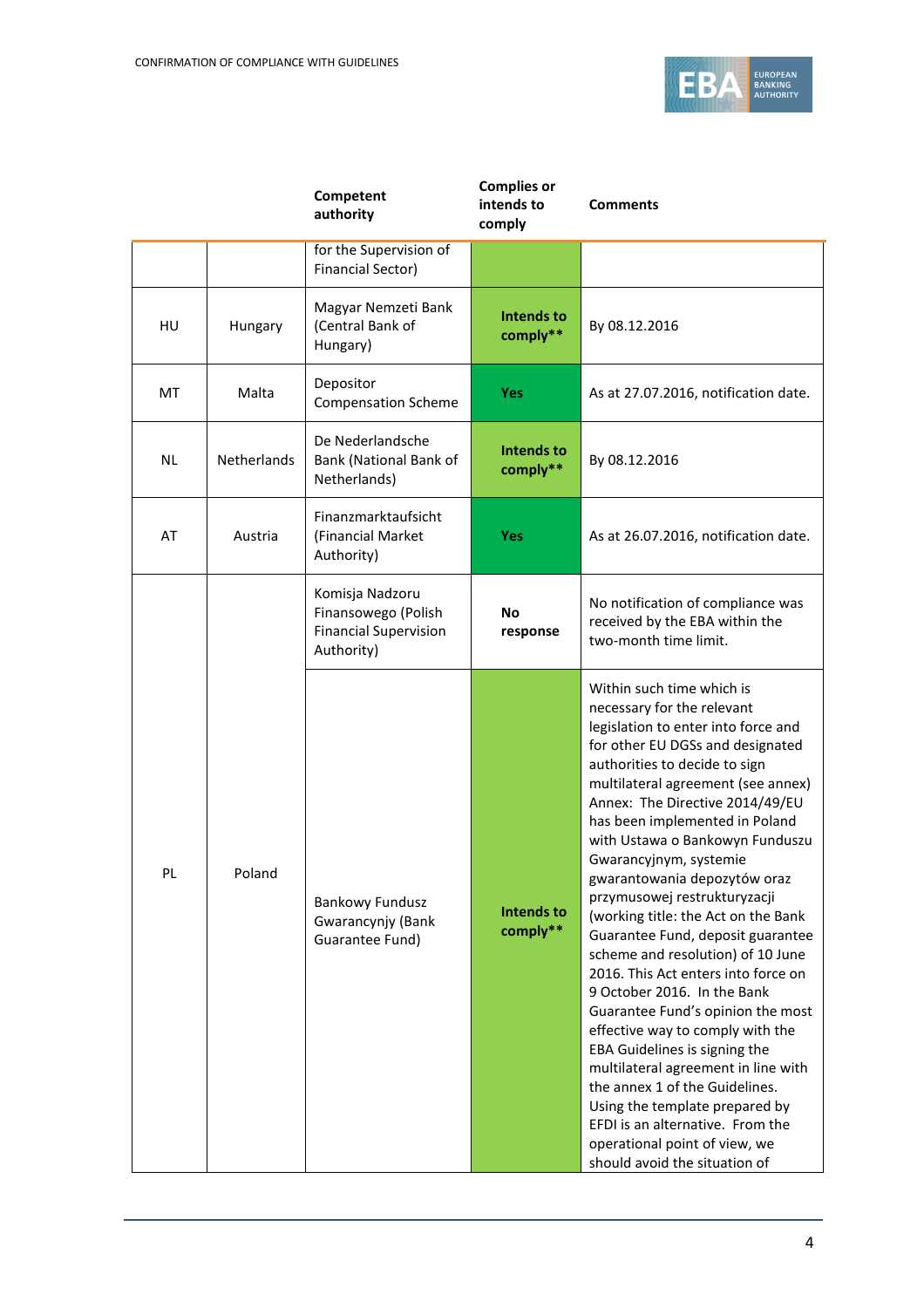

|           |          | Competent<br>authority                                             | <b>Complies or</b><br>intends to<br>comply | <b>Comments</b>                                                                                                                                                                                                                                                                                                                                                                                                                                                                                                                                                                                                                          |
|-----------|----------|--------------------------------------------------------------------|--------------------------------------------|------------------------------------------------------------------------------------------------------------------------------------------------------------------------------------------------------------------------------------------------------------------------------------------------------------------------------------------------------------------------------------------------------------------------------------------------------------------------------------------------------------------------------------------------------------------------------------------------------------------------------------------|
|           |          |                                                                    |                                            | signing numerous multilateral<br>agreements by different entities.                                                                                                                                                                                                                                                                                                                                                                                                                                                                                                                                                                       |
| PT        | Portugal | Banco de Portugal<br>(Bank of Portugal)                            | Intends to<br>comply**                     | Updated 03.02.2017: Within the<br>limits of its competencies of<br>designated authority. We also<br>inform that Banco de Portugal is<br>currently providing technical<br>support to the Portuguese DGSs in<br>the review process of the<br>procedures and the systems of<br>reimbursement of depositors<br>(which is expectable to be<br>concluded by the end of the first<br>half of 2017) which will allow the<br>compliance with the obligations<br>arising from these Guidelines.                                                                                                                                                    |
| <b>RO</b> | Romania  | Banca Națională a<br>României (National<br><b>Bank of Romania)</b> | <b>Intends to</b><br>comply**              | By 08.12.2016                                                                                                                                                                                                                                                                                                                                                                                                                                                                                                                                                                                                                            |
| SI        | Slovenia | Banka Slovenije (Bank<br>of Slovenia)                              | Yes                                        | As at 12.07.2016, notification date.<br>The Bank of Slovenia makes<br>decisions regarding the application<br>of the guidelines and<br>recommendations issued by the<br>European Banking Authority.<br>Decisions regarding the application<br>of such guidelines or<br>recommendations are published in<br>the Official Gazette of the Republic<br>of Slovenia.<br>Bank of Slovenia complies with the<br>guidelines at hand and a separate<br>Bank of Slovenia Regulation on the<br>use of the Guidelines on<br>cooperation agreements between<br>deposit guarantee schemes under<br>Directive 2014/49/EU was issued<br>for this purpose. |
| SK        | Slovakia | Národná Banka<br>Slovenska (National<br>Bank of Slovakia)          | <b>Yes</b>                                 | As at notification date, 15.06.2016.                                                                                                                                                                                                                                                                                                                                                                                                                                                                                                                                                                                                     |
| FI.       | Finland  | Finanssivalvonta<br>(Finnish Financial<br>Supervisory Authority)   | <b>No</b><br>response                      | No notification of compliance was<br>received by the EBA within the<br>two-month time limit.                                                                                                                                                                                                                                                                                                                                                                                                                                                                                                                                             |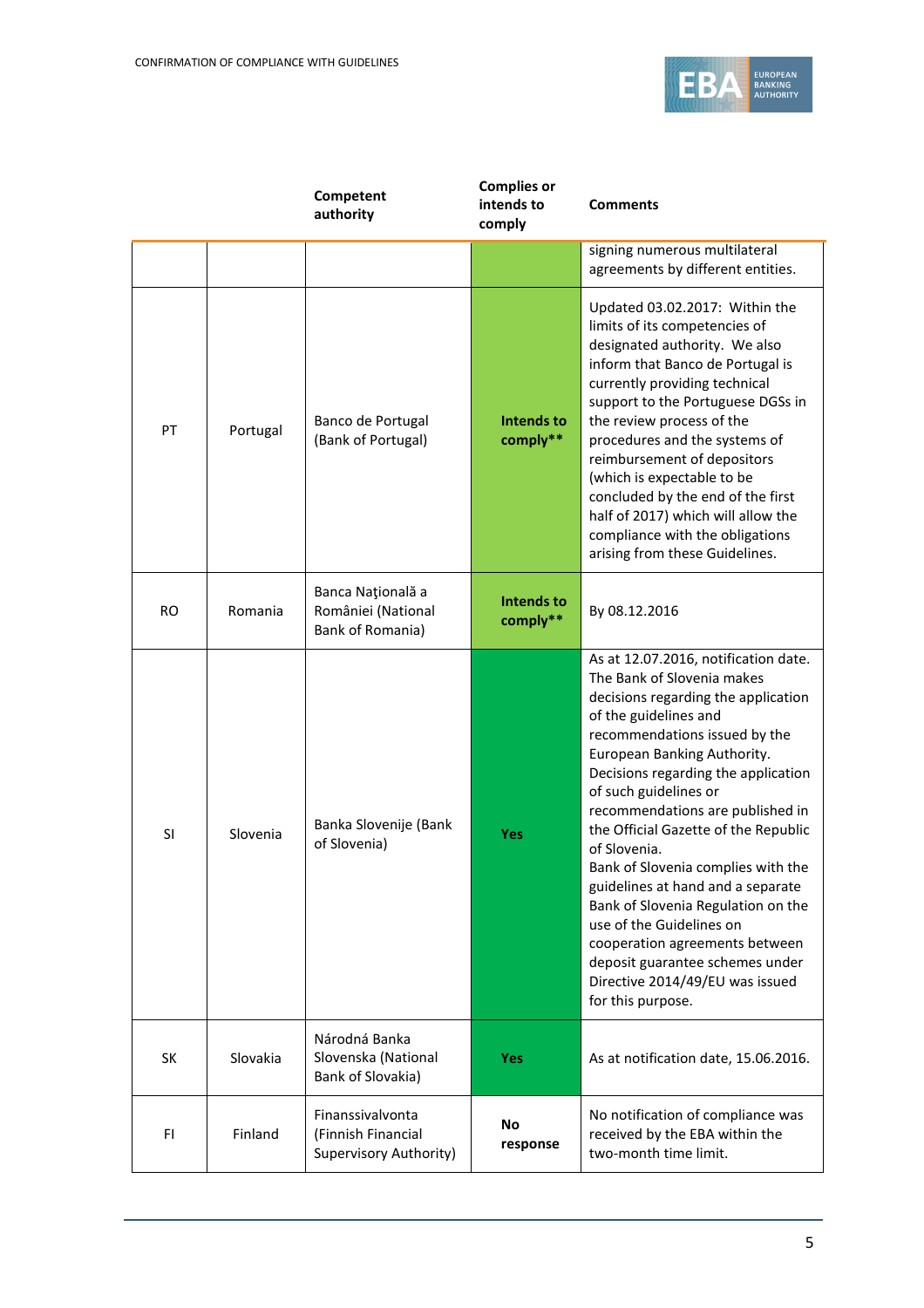

|     |        | Competent<br>authority                                                   | <b>Complies or</b><br>intends to<br>comply | <b>Comments</b> |
|-----|--------|--------------------------------------------------------------------------|--------------------------------------------|-----------------|
|     |        | Rahoitusvakausvirasto<br>(Financial Stability)<br>Authority)             | Intends to<br>comply**                     | By 08.12.2016   |
| SE. | Sweden | Finansinspektionen<br>(Swedish Financial<br><b>Supervisory Authority</b> | Intends to<br>comply**                     | By 08.12.2016   |

#### **EU Institutions – Agencies**

| ECB | ECB | ECB | No<br>response | No notification of compliance was<br>received by the EBA within the<br>two-month time limit. |
|-----|-----|-----|----------------|----------------------------------------------------------------------------------------------|
|-----|-----|-----|----------------|----------------------------------------------------------------------------------------------|

#### **EEA – EFTA State**

| Iς           | Iceland       | Fjármálaeftirlitið<br>(Icelandic Financial<br>Supervisory Authority -<br>FME) | Intends to<br>comply**   | By such time as the necessary<br>legislative<br>regulatory<br>or<br>proceedings have been completed.                                                                                                                                                                                                                                                                     |
|--------------|---------------|-------------------------------------------------------------------------------|--------------------------|--------------------------------------------------------------------------------------------------------------------------------------------------------------------------------------------------------------------------------------------------------------------------------------------------------------------------------------------------------------------------|
| $\mathbf{H}$ | Liechtenstein | Finanzmarktaufsicht -<br><b>FMA (Financial Market)</b><br>Authority)          | <b>Yes</b>               | As at 09.03.2021, notification date.                                                                                                                                                                                                                                                                                                                                     |
| NO.          | Norway        | Finanstilsynet<br>(Norwegian Financial<br><b>Supervisory Authority</b>        | Intends to<br>$comply**$ | Awaiting a final agreement on the<br>implementation of the ESAs'<br>regulations into the EEA agreement,<br>the DGS-directive has not yet been<br>EEA<br>incorporated<br>into<br>the<br>agreement. As soon the DGS-<br>directive is made part of the<br>Norwegian legal order, we will<br>return to you confirming how<br>complies<br>with<br>the<br>Norway<br>Guideline. |

\*The EEA States other than the Member States of the European Union are not currently required to notify their compliance with the EBA's Guidelines. This table is based on information provided from those EEA States on a voluntary basis.

\*\* Please note that, in the interest of transparency, if a competent authority continues to intend to comply after the application date, it will be considered "non-compliant" unless (A) the Guidelines relate to a type of institution or instruments which do not currently exist in the jurisdiction concerned; or (B) legislative or regulatory proceedings have been initiated to bring any national measures necessary to comply with the Guidelines in force in the jurisdiction concerned.

### **Notes**